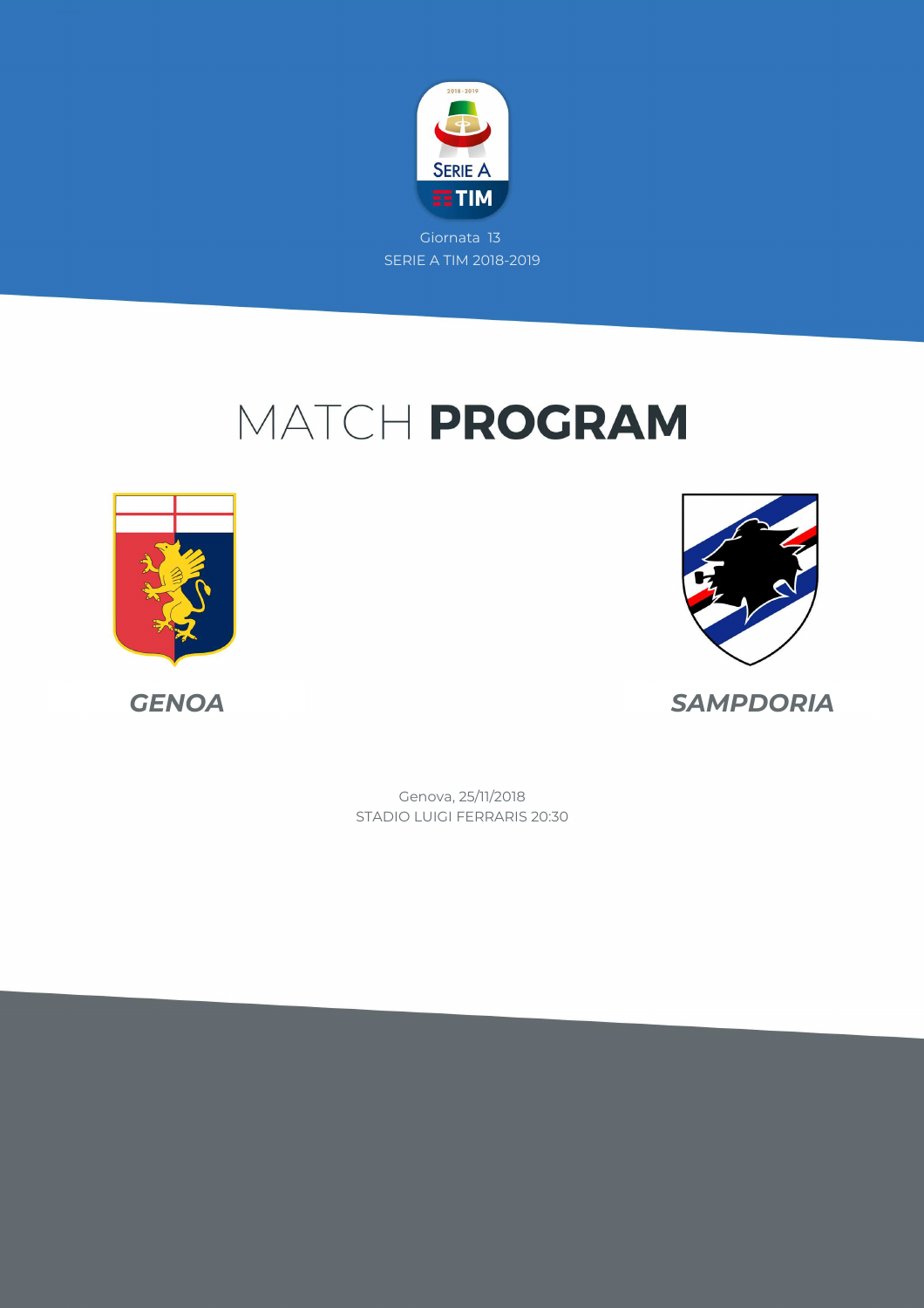

# MATCH PROGRAM



**SERIE A** 

#### GENOA *vs* SAMPDORIA Genova, 25/11/2018



STADIO LUIGI FERRARIS 20:30

### *RISULTATI STAGIONALI*

| <b>TOTALI</b>         | <b>PTI</b> | <b>GIOC</b> | <b>VINTE</b>            | <b>NULLE</b> | <b>PERSE</b> | GF        | <b>GS</b> | <b>DIFF.RETI</b>            |
|-----------------------|------------|-------------|-------------------------|--------------|--------------|-----------|-----------|-----------------------------|
| <b>GENOA</b>          | 14         | 12          | 4                       | $\mathbf{2}$ | 6            | <b>17</b> | 26        | $-9$                        |
| <b>SAMPDORIA</b>      | 15         | 12          | 4                       | 村            | 5            | 16        | 15        | $+1$                        |
| <b>CASA/TRASFERTA</b> | <b>PTI</b> | <b>GIOC</b> | <b>VINTE</b>            | <b>NULLE</b> | <b>PERSE</b> | GF        | GS        | <b>MEDIA</b><br><b>GOAL</b> |
| <b>GENOA</b>          | 10         | 6           | $\overline{\mathbf{3}}$ |              | 2            | 9         | 8         | 1.5                         |
| <b>SAMPDORIA</b>      | 7          | 6           | $\mathbf{2}$            |              | 3            | 9         | 8         | 1.5                         |

### *ULTIMI PRECEDENTI*

| 2017-18 31 \ G | <b>SAMPDORIA</b>                       | <b>GENOA</b>                                       |         |
|----------------|----------------------------------------|----------------------------------------------------|---------|
| 07/04/2018     |                                        |                                                    | $O-O$   |
| 2017-18 12 \ G | <b>GENOA</b>                           | <b>SAMPDORIA</b>                                   |         |
| 04/11/2017     |                                        | 24'(1°T) G. RAMIREZ, 39'(2°T) F. QUAGLIARELLA      | $0 - 2$ |
| 2016-17 28 \ G | <b>GENOA</b>                           | <b>SAMPDORIA</b>                                   |         |
| 11/03/2017     |                                        | 26'(2°T) L. MURIEL                                 | $O-7$   |
| 2016-17 9 ^ G  | <b>SAMPDORIA</b>                       | <b>GENOA</b>                                       |         |
| 22/10/2016     | 12'(1°T) L. MURIEL, 2'(2°T)[A] A. IZZO | <b>24'(1<sup>°</sup>T)</b> L. RIGONI               | $2 - 7$ |
| 2015-16 37 \ G | <b>SAMPDORIA</b>                       | <b>GENOA</b>                                       |         |
| 08/05/2016     |                                        | 3'(1°T) L. PAVOLETTI, 26'(1°T) SUSO, 29'(2°T) SUSO | $0 - 3$ |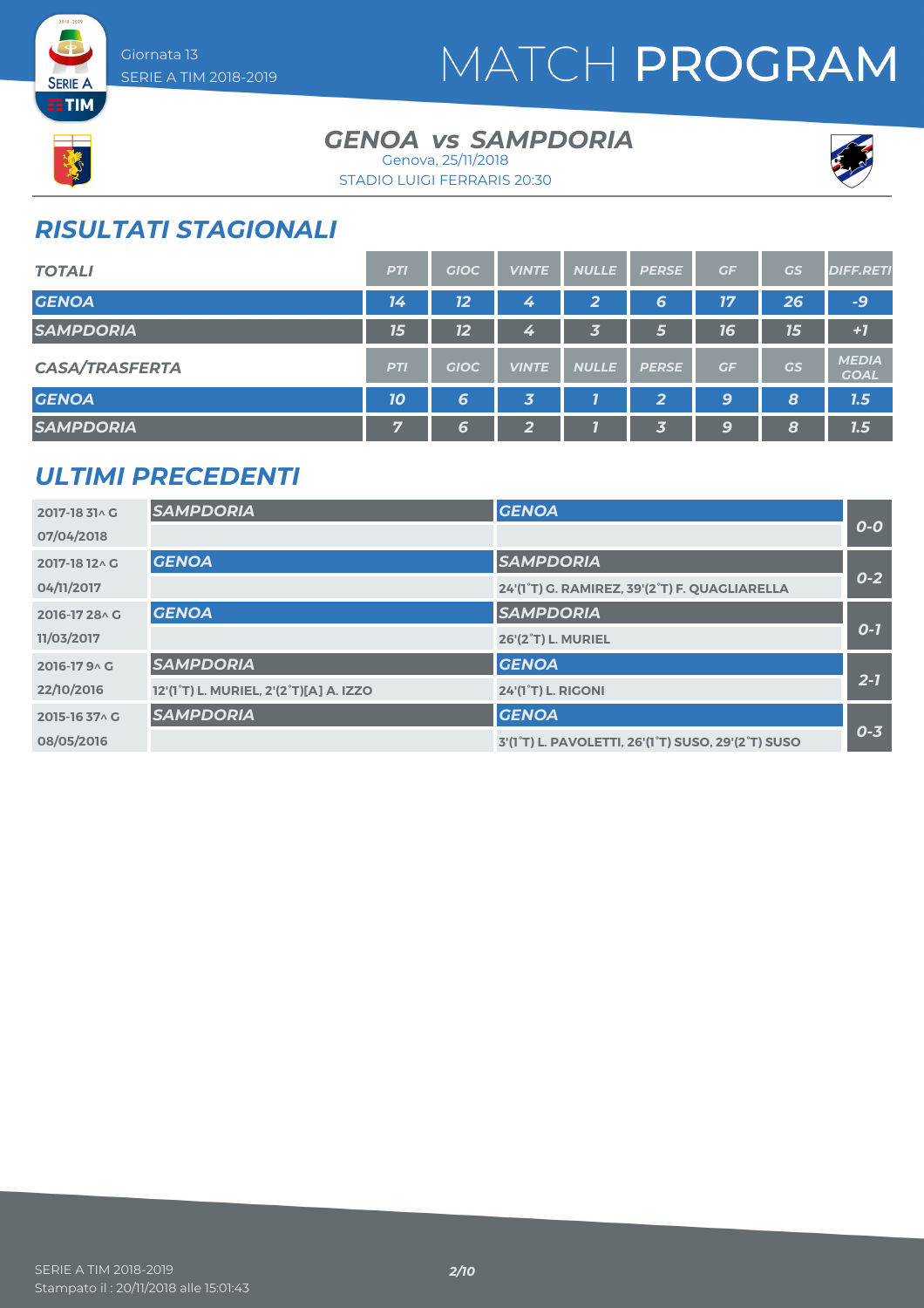

**SERIE A ETIM** 

## MATCH PROGRAM

#### GENOA *vs* SAMPDORIA Genova, 25/11/2018





### *ROSA DELLE SQUADRE*

| <b>GENOA</b>                | <b>PRES. A</b>    | <b>GOL A</b>     | <b>GOL 2018-19</b> | PRES. 2018-19    | MIN. 2018-19     |
|-----------------------------|-------------------|------------------|--------------------|------------------|------------------|
| <b>PORTIERI</b>             |                   |                  |                    |                  |                  |
| <b>1 FEDERICO MARCHETTI</b> | 233               | 287              | 10                 | 4                | 391              |
| 23 ALESSANDRO RUSSO         | $\boldsymbol{O}$  | $\boldsymbol{o}$ | $\boldsymbol{O}$   | $\boldsymbol{O}$ | O                |
| <b>25 ROK VODISEK</b>       | 0                 | O                | $\boldsymbol{O}$   | 0                | Ο                |
| <b>97 IONUT RADU</b>        | 9                 | 76               | 76                 | 8                | 763              |
| <b>DIFENSORI</b>            |                   |                  |                    |                  |                  |
| 2 NICOLAS SPOLLI            | 196               | 6                | $\boldsymbol{O}$   | 7                | 575              |
| <b>3 KORAY GUNTER</b>       | $\overline{7}$    | $\boldsymbol{O}$ | $\boldsymbol{O}$   | $\overline{7}$   | 444              |
| <b>4 DOMENICO CRISCITO</b>  | 135               | 5                | $\boldsymbol{O}$   | 11               | 1058             |
| <b>5 LISANDRO LOPEZ</b>     | $\mathcal{I}$     | $\boldsymbol{O}$ | $\boldsymbol{O}$   | $\boldsymbol{O}$ | $\boldsymbol{O}$ |
| <b>14 DAVIDE BIRASCHI</b>   | 42                | $\boldsymbol{O}$ | $\boldsymbol{O}$   | 12               | 1154             |
| <b>17 CRISTIAN ROMERO</b>   | 4                 | $\overline{I}$   | $\overline{I}$     | 4                | 361              |
| <b>32 PEDRO PEREIRA</b>     | 34                | $\boldsymbol{O}$ | $\boldsymbol{O}$   | $\overline{7}$   | 486              |
| <b>33 IVAN LAKICEVIC</b>    | $\boldsymbol{O}$  | $\boldsymbol{O}$ | $\boldsymbol{O}$   | $\boldsymbol{O}$ | $\boldsymbol{O}$ |
| <b>87 ERVIN ZUKANOVIC</b>   | <b>110</b>        | 5                | $\boldsymbol{0}$   | 6                | 438              |
| <b>CENTROCAMPISTI</b>       |                   |                  |                    |                  |                  |
| 8 ROMULO                    | 123               | 12               | $\mathbf{I}$       | 77               | 975              |
| <b>15 LUCA MAZZITELLI</b>   | 46                | $\overline{I}$   | $\boldsymbol{O}$   | 8                | 299              |
| <b>18 ESTEBAN ROLON</b>     | $\boldsymbol{O}$  | $\boldsymbol{O}$ | O                  | O                | 0                |
| <b>22 DARKO LAZOVIC</b>     | 81                | $\overline{2}$   | $\boldsymbol{O}$   | 12               | 911              |
| 24 DANIEL BESSA             | 39                | 4                | $\mathbf{7}$       | 77               | 784              |
| 30 SANDRO                   | 20                | $\overline{I}$   | $\boldsymbol{O}$   | 6                | 431              |
| <b>40 STEPHANE OMEONGA</b>  | 22                | $\boldsymbol{O}$ | $\boldsymbol{O}$   | 3                | 65               |
| <b>44 MIGUEL VELOSO</b>     | 97                | $\overline{3}$   | $\boldsymbol{O}$   | 3                | 122              |
| <b>45 IURI MEDEIROS</b>     | 13                | $\overline{2}$   | $\boldsymbol{O}$   | $\overline{2}$   | <b>113</b>       |
| <b>88 OSCAR HILJEMARK</b>   | 92                | 6                | $\boldsymbol{O}$   | 70               | 659              |
| <b>ATTACCANTI</b>           |                   |                  |                    |                  |                  |
| <b>9 KRZYSZTOF PIATEK</b>   | 12                | 9                | 9                  | 12               | 1091             |
| <b>10 GIANLUCA LAPADULA</b> | 55                | 14               | $\boldsymbol{O}$   | $\boldsymbol{O}$ | $\boldsymbol{O}$ |
| <b>11 CHRISTIAN KOUAME</b>  | 12                | $\overline{2}$   | $\overline{2}$     | 12               | 1007             |
| <b>19 GORAN PANDEV</b>      | 393               | 83               | $\overline{2}$     | $\mathbf{9}$     | 419              |
| <b>26 NICOLA DALMONTE</b>   | 5                 | $\boldsymbol{o}$ | $\pmb{o}$          | $\mathbf{I}$     | 28               |
| <b>39 ANDREA FAVILLI</b>    | 3                 | 0                | $\boldsymbol{O}$   | $\overline{2}$   | 98               |
| <b>STAFF TECNICO</b>        |                   |                  |                    |                  |                  |
| <b>Allenatore</b>           | <b>IVAN JURIC</b> |                  |                    |                  |                  |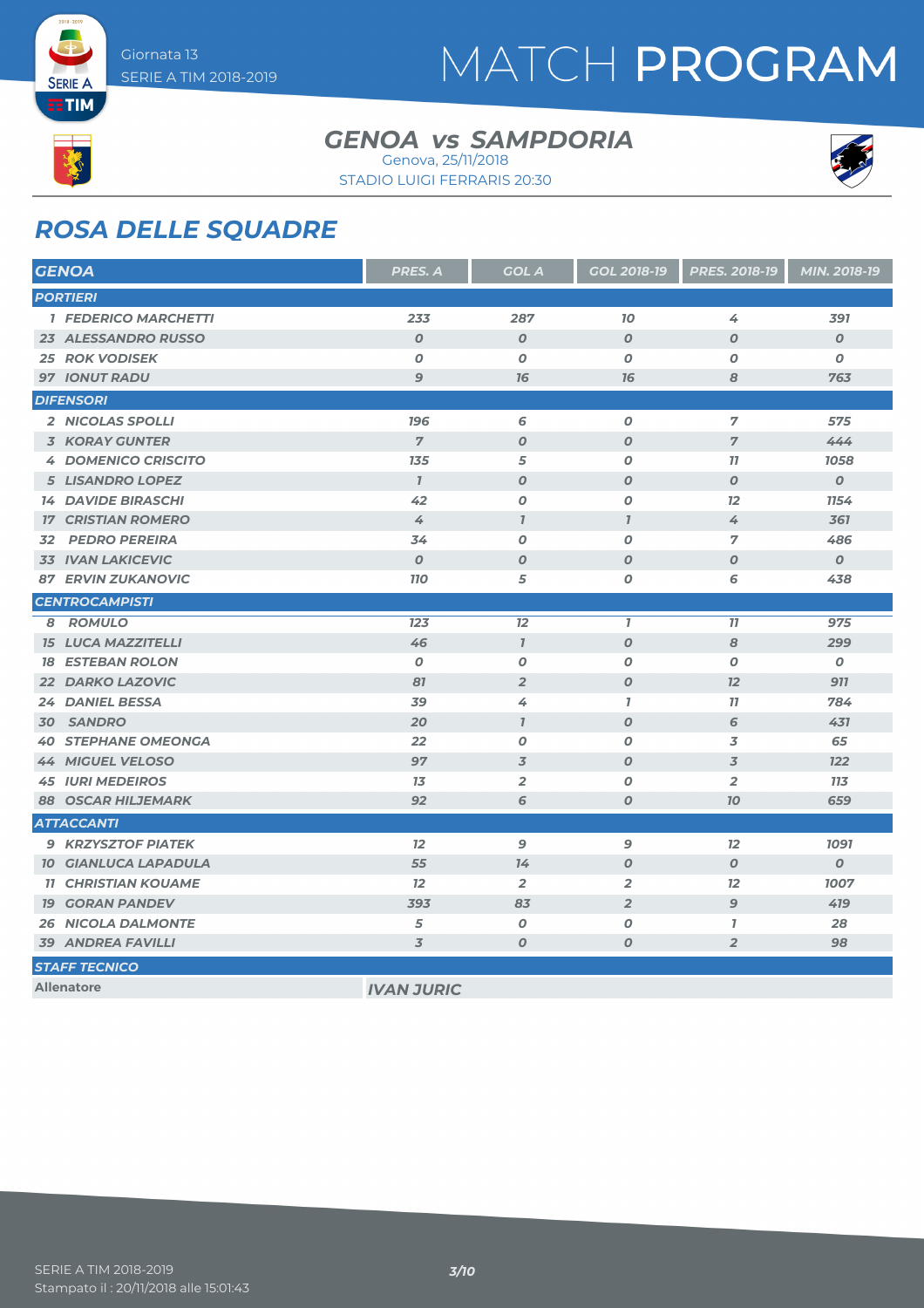# MATCH PROGRAM

# **ETIM**

**SERIE A** 

#### GENOA *vs* SAMPDORIA Genova, 25/11/2018





| <b>SAMPDORIA</b>              | PRES. A                | <b>GOL A</b>     | <b>GOL 2018-19</b> | PRES. 2018-19    | MIN. 2018-19     |
|-------------------------------|------------------------|------------------|--------------------|------------------|------------------|
| <b>PORTIERI</b>               |                        |                  |                    |                  |                  |
| <b>1 EMIL AUDERO</b>          | 13                     | 16               | 15                 | 12               | 1143             |
| 33 RAFAEL                     | 32                     | 39               | $\boldsymbol{O}$   | $\boldsymbol{O}$ | $\boldsymbol{O}$ |
| 72 VID BELEC                  | 45                     | 73               | $\pmb{o}$          | O                | O                |
| <b>DIFENSORI</b>              |                        |                  |                    |                  |                  |
| <b>3 JOACHIM ANDERSEN</b>     | 79                     | $\boldsymbol{0}$ | $\boldsymbol{O}$   | 12               | 1143             |
| <b>7 JACOPO SALA</b>          | 92                     | $\overline{3}$   | $\boldsymbol{O}$   | 5                | 225              |
| <b>15 OMAR COLLEY</b>         | 4                      | $\boldsymbol{0}$ | 0                  | 4                | 375              |
| <b>18 MAXIME LEVERBE</b>      | $\boldsymbol{0}$       | $\boldsymbol{0}$ | $\boldsymbol{O}$   | $\boldsymbol{O}$ | $\boldsymbol{0}$ |
| <b>19 VASCO REGINI</b>        | <b>121</b>             | $\boldsymbol{0}$ | $\boldsymbol{o}$   | $\boldsymbol{O}$ | 0                |
| <b>22 JUNIOR TAVARES</b>      | $\boldsymbol{0}$       | $\boldsymbol{0}$ | $\boldsymbol{O}$   | $\boldsymbol{O}$ | $\boldsymbol{O}$ |
| <b>24 BARTOSZ BERESZYNSKI</b> | 55                     | $\boldsymbol{0}$ | $\boldsymbol{o}$   | 11               | 1050             |
| <b>25 ALEX FERRARI</b>        | 47                     | $\overline{I}$   | $\boldsymbol{o}$   | $\boldsymbol{O}$ | $\boldsymbol{O}$ |
| <b>26 LORENZO TONELLI</b>     | 69                     | 77               | $\overline{1}$     | 8                | 768              |
| <b>29 NICOLA MURRU</b>        | <b>102</b>             | $\boldsymbol{0}$ | $\boldsymbol{O}$   | 12               | 1042             |
| <b>95 GABRIELE ROLANDO</b>    | $\boldsymbol{0}$       | $\boldsymbol{O}$ | $\boldsymbol{o}$   | $\boldsymbol{o}$ | $\pmb{o}$        |
| <b>CENTROCAMPISTI</b>         |                        |                  |                    |                  |                  |
| <b>4 RONALDO VIEIRA</b>       | 3                      | $\boldsymbol{0}$ | 0                  | 3                | 124              |
| <b>5 RICCARDO SAPONARA</b>    | <b>110</b>             | 17               | $\overline{1}$     | 5                | 225              |
| <b>6 ALBIN EKDAL</b>          | <b>179</b>             | 70               | $\boldsymbol{o}$   | 77               | 949              |
| <b>8 EDGAR BARRETO</b>        | 260                    | 77               | $\boldsymbol{O}$   | $70^{\circ}$     | 725              |
| <b>10 DENNIS PRAET</b>        | 73                     | $\overline{2}$   | $\boldsymbol{o}$   | 9                | 706              |
| <b>11 GASTON RAMIREZ</b>      | 104                    | 15               | $\boldsymbol{O}$   | 9                | 535              |
| <b>14 JAKUB JANKTO</b>        | 70                     | $\mathbf{9}$     | $\boldsymbol{O}$   | 5                | 185              |
| <b>16 KAROL LINETTY</b>       | 75                     | 5                | $\overline{I}$     | 77               | 844              |
| <b>ATTACCANTI</b>             |                        |                  |                    |                  |                  |
| <b>17 GIANLUCA CAPRARI</b>    | <b>105</b>             | 78               | $\overline{2}$     | 8                | 429              |
| 27 FABIO QUAGLIARELLA         | 413                    | 131              | 4                  | 77               | 954              |
| <b>40 OGNJEN STIJEPOVIC</b>   | $\mathbf{7}$           | $\boldsymbol{0}$ | $\boldsymbol{o}$   | $\boldsymbol{O}$ | 0                |
| <b>92 GREGOIRE DEFREL</b>     | 124                    | 35               | 6                  | 12               | 985              |
| <b>99 DAWID KOWNACKI</b>      | 32                     | 6                | $\mathbf{I}$       | 70               | 166              |
| <b>STAFF TECNICO</b>          |                        |                  |                    |                  |                  |
| <b>Allenatore</b>             | <b>MARCO GIAMPAOLO</b> |                  |                    |                  |                  |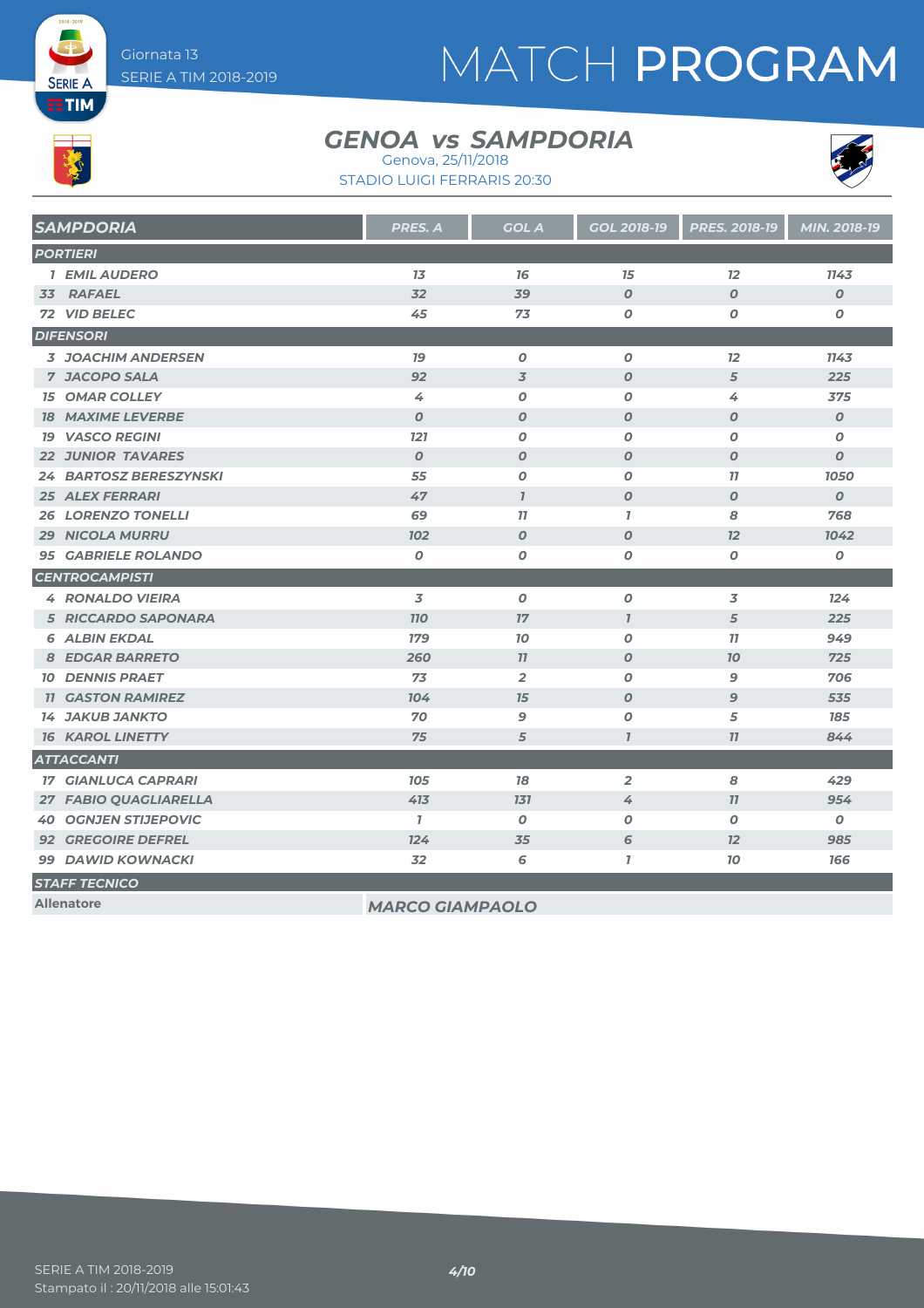# MATCH PROGRAM

#### GENOA *vs* SAMPDORIA Genova, 25/11/2018

STADIO LUIGI FERRARIS 20:30



### *RENDIMENTO RECENTE*

| <b>GENOA</b>        |                                                                                                                                 |                                                                                                                  |         |
|---------------------|---------------------------------------------------------------------------------------------------------------------------------|------------------------------------------------------------------------------------------------------------------|---------|
| 12^ GIORNATA        | <b>GENOA</b>                                                                                                                    | <b>NAPOLI</b>                                                                                                    |         |
| 10/11/2018          | 20'(1 <sup>°</sup> T) C. KOUAME                                                                                                 | 17'(2°T) FABIAN RUIZ, 41'(2°T)[A] D. BIRASCHI                                                                    | $7-2$   |
| <b>11^ GIORNATA</b> | <b>INTER</b>                                                                                                                    | <b>GENOA</b>                                                                                                     |         |
| 03/11/2018          | 14'(1°T) R. GAGLIARDINI, 16'(1°T) M. POLITANO, 4'(2°T) R.<br>GAGLIARDINI, 46'(2°T) JOAO MARIO, 49'(2°T) R.<br><b>NAINGGOLAN</b> |                                                                                                                  | $5-0$   |
| 10^ GIORNATA        | <b>GENOA</b>                                                                                                                    | <b>UDINESE</b>                                                                                                   |         |
| 28/10/2018          | 32'(1 <sup>°</sup> T) ROMULO, 22'(2 <sup>°</sup> T) C. ROMERO                                                                   | 20'(2°T) K. LASAGNA, 25'(2°T) R. DE PAUL                                                                         | $2 - 2$ |
| 9^ GIORNATA         | <b>JUVENTUS</b>                                                                                                                 | <b>GENOA</b>                                                                                                     |         |
| 20/10/2018          | 18'(1 <sup>°</sup> T) C. RONALDO                                                                                                | 22'(2°T) D. BESSA                                                                                                | $1 - 7$ |
| <b>8^ GIORNATA</b>  | <b>GENOA</b>                                                                                                                    | <b>PARMA</b>                                                                                                     |         |
| 07/10/2018          | $6'(1^{\circ}T)$ K. PIATEK                                                                                                      | 16'(1 <sup>°</sup> T) L. RIGONI, 26'(1 <sup>°</sup> T) L. SILIGARDI, 30'(1 <sup>°</sup> T) F.<br><b>CERAVOLO</b> | $7 - 3$ |

#### *SAMPDORIA*

**SERIE A ETIM** 

| 12^ GIORNATA        | <b>ROMA</b>                                                                                    | <b>SAMPDORIA</b>                                                                                                                  |         |
|---------------------|------------------------------------------------------------------------------------------------|-----------------------------------------------------------------------------------------------------------------------------------|---------|
| 11/11/2018          | 19'(1°T) JUAN JESUS, 14'(2°T) P. SCHICK, 27'(2°T) EL<br>SHAARAWY, 48'(2°T) EL SHAARAWY         | 44'(2°T) G. DEFREL                                                                                                                | $4 - 7$ |
| <b>11^ GIORNATA</b> | <b>SAMPDORIA</b>                                                                               | <b>TORINO</b>                                                                                                                     |         |
| 04/11/2018          | 20'(2°T) F. QUAGLIARELLA                                                                       | 12'(1 <sup>°</sup> T) A. BELOTTI, 43'(1 <sup>°</sup> T) A. BELOTTI, 11'(2 <sup>°</sup> T) IAGO<br><b>FALQUE, 33'(2°T) A. IZZO</b> | $1 - 4$ |
| 10^ GIORNATA        | <b>MILAN</b>                                                                                   | <b>SAMPDORIA</b>                                                                                                                  |         |
| 28/10/2018          | 17'(1 <sup>°</sup> T) P. CUTRONE, 36'(1 <sup>°</sup> T) G. HIGUAIN, 17'(2 <sup>°</sup> T) SUSO | 21'(1°T) R. SAPONARA, 31'(1°T) F. QUAGLIARELLA                                                                                    | $3 - 2$ |
| 9^ GIORNATA         | <b>SAMPDORIA</b>                                                                               | <b>SASSUOLO</b>                                                                                                                   |         |
| 22/10/2018          |                                                                                                |                                                                                                                                   | $O-O$   |
| <b>8^ GIORNATA</b>  | <b>ATALANTA</b>                                                                                | <b>SAMPDORIA</b>                                                                                                                  |         |
| 07/10/2018          |                                                                                                | 31'(2 <sup>°</sup> T) L. TONELLI                                                                                                  | $O-7$   |

| <b>CONFRONTO SQUADRE (Valori medi)</b> | <b>GENOA</b>   | <b>SAMPDORIA</b> |
|----------------------------------------|----------------|------------------|
| <b>Goal Fatti</b>                      | 1.42           | 7.33             |
| <b>Goal Subiti</b>                     | 2.17           | 7.25             |
| <b>Tiri totali</b>                     | 9.67           | 7.92             |
| <b>Tiri in porta</b>                   | 5 <sub>1</sub> | 4.25             |
| <b>Assist</b>                          | 0.92           | 1.08             |
| Azioni di attacco                      | 47.08          | 47.67            |
| Passaggi riusciti                      | 315            | 436              |
| Passaggi riusciti %                    | 78%            | 82%              |
| <b>Falli Fatti</b>                     | 14.25          | 13               |
| <b>Falli Subiti</b>                    | 12.17          | 14.33            |
| <b>Baricentro</b>                      | 49.23m         | 50.73m           |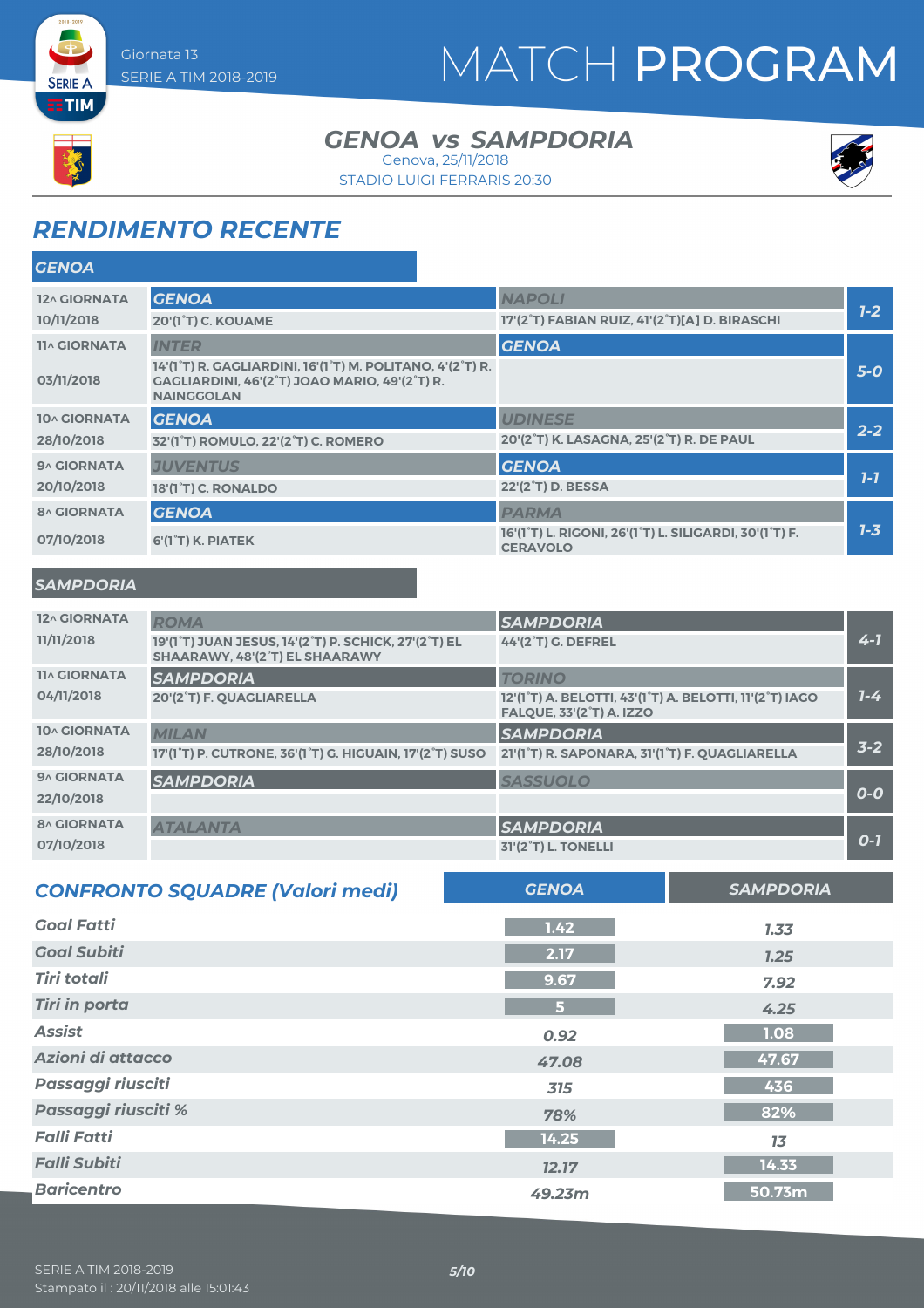SERIE A **TIM** 

# MATCH PROGRAM

#### GENOA *vs* SAMPDORIA Genova, 25/11/2018

STADIO LUIGI FERRARIS 20:30



### *RENDIMENTO ATLETICO \**

| <b>GENOA</b>            | Pres. (Min.) | Media (km) | Media<br>Sprint (Km) | <b>SAMPDORIA</b>     | Pres. (Min.) | Media (km | Media<br>Sprint (Km) |
|-------------------------|--------------|------------|----------------------|----------------------|--------------|-----------|----------------------|
| $9$ K. PIATEK           | 12 (1091')   | 10.868     | 0.898                | <b>6</b> A. EKDAL    | 11(949)      | 11.044    | 0.744                |
| 8 ROMULO                | 11 (975')    | 10.498     | 0.954                | 8 E. BARRETO         | 10(725)      | 10.216    | 0.896                |
| <b>11</b> C. KOUAME     | 12 (1007')   | 10.139     | 1.013                | 24 B. BERESZYNSKI    | 11 (1050')   | 10.182    | 0.832                |
| <b>24</b> D. BESSA      | 11(784)      | 10.112     | 0.901                | 29 N. MURRU          | 12 (1042')   | 9.851     | 0.913                |
| 4 D. CRISCITO           | 11 (1058')   | 9.639      | 0.476                | 3J. ANDERSEN         | 12(1143)     | 9.838     | 0.686                |
| <b>14</b> D. BIRASCHI   | 12 (1154')   | 9.632      | 0.504                | 15 O. COLLEY         | 4(375)       | 9.763     | 0.604                |
| 88 O. HILJEMARK         | 10 (659')    | 9.517      | 0.877                | 26 L. TONELLI        | 8(768)       | 9.723     | 0.614                |
| 87 E. ZUKANOVIC         | 6(438)       | 9.192      | 0.6                  | 92 G. DEFREL         | 12 (985')    | 9.557     | 0.91                 |
| <b>32 PEDRO PEREIRA</b> | 7(486)       | 9.148      | 0.936                | <b>10</b> D. PRAET   | 9(706)       | 9.446     | 0.65                 |
| <b>30</b> SANDRO        | 6(431)       | 9.009      | 0.489                | <b>16</b> K. LINETTY | 11(844)      | 9.385     | 0.876                |
| <b>3</b> K. GUNTER      | 7(444)       | 8.968      | 0.491                | 4 R. VIEIRA          | 3(124)       | 9.381     | 0.695                |
| 22 D. LAZOVIC           | 12(911)      | 8.829      | 0.855                | 27 F. QUAGLIARELLA   | 11(954)      | 9.32      | 0.683                |
| 17 C. ROMERO            | 4(361)       | 8.707      | 0.488                | <b>11</b> G. RAMIREZ | 9(535)       | 8.973     | 0.544                |
| 2 N. SPOLLI             | 7(575)       | 8.503      | 0.335                | 7J. SALA             | 5(225')      | 7.187     | 0.605                |
| 19 G. PANDEV            | 9(419')      | 7.736      | 0.471                | <b>17</b> G. CAPRARI | 8(429)       | 7.185     | 0.586                |
| 45 I. MEDEIROS          | 2(113)       | 6.819      | 0.431                | 5 R. SAPONARA        | 5(225')      | 6.744     | 0.394                |
| <b>15</b> L. MAZZITELLI | 8 (299')     | 6.608      | 0.514                | <b>14</b> J. JANKTO  | 5(185)       | 6.079     | 0.573                |
| 44 M. VELOSO            | 3(122)       | 5.821      | 0.441                | 99 D. KOWNACKI       | 10(166)      | 2.324     | 0.254                |
| 39 A. FAVILLI           | 2(98)        | 5.581      | 0.511                |                      |              |           |                      |
| 26 N. DALMONTE          | 1(28')       | 3.996      | 0.466                |                      |              |           |                      |
| 40 S. OMEONGA           | 3(65)        | 3.055      | 0.221                |                      |              |           |                      |

\* Le informazioni riportate sul Rendimento Atletico sono da intendersi riferite al periodo di permanenza nella squadra corrente.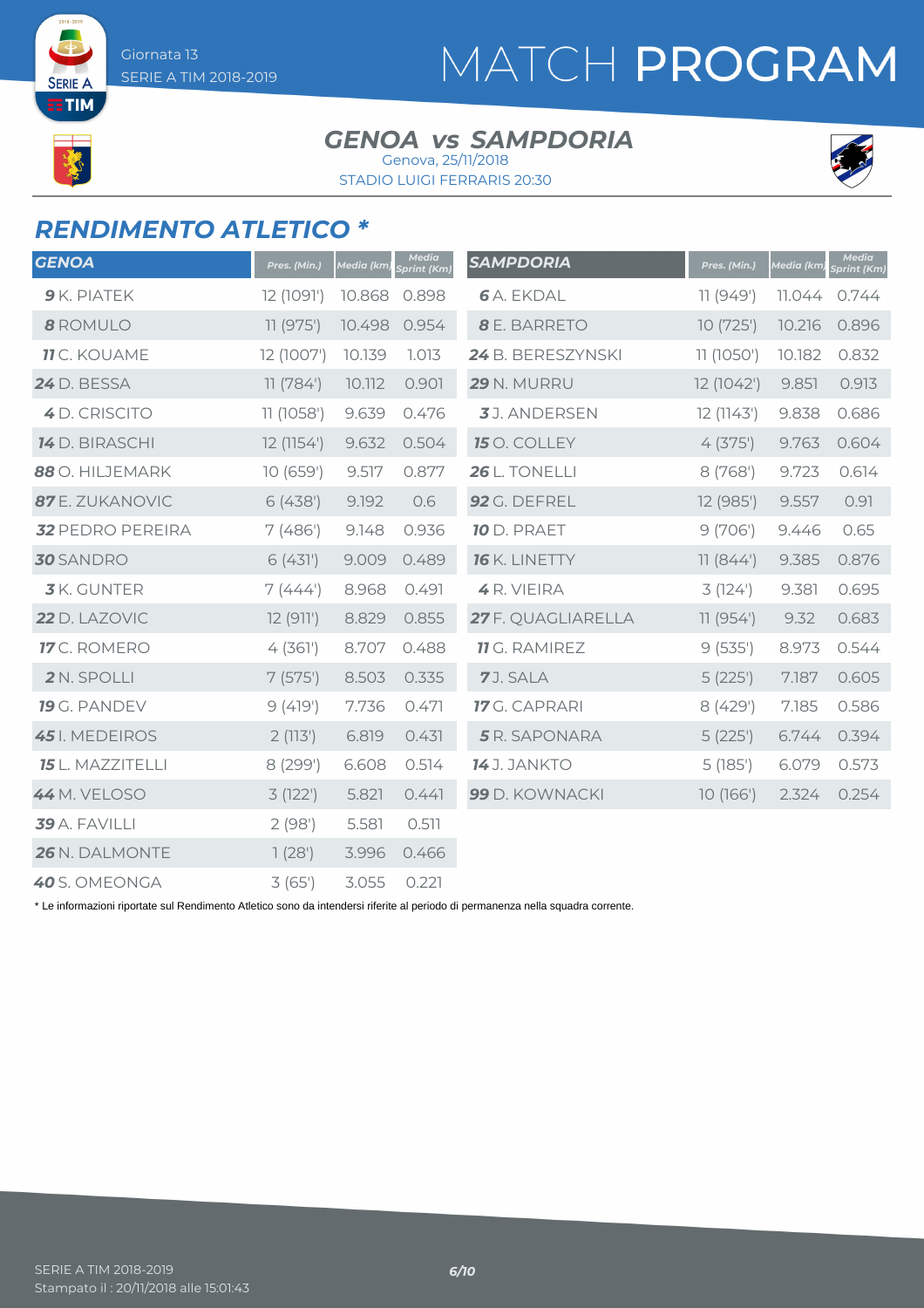# MATCH PROGRAM

# **ETIM**

**SERIE A** 

#### GENOA *vs* SAMPDORIA Genova, 25/11/2018

STADIO LUIGI FERRARIS 20:30



### *GLI INCONTRI DELLA 13 ^ GIORNATA*

| <b>UDINESE</b>  | <b>ROMA</b>         | 24/11/2018 15:00 |
|-----------------|---------------------|------------------|
| <b>JUVENTUS</b> | <b>SPAL</b>         | 24/11/2018 18:00 |
| <b>INTER</b>    | <b>FROSINONE</b>    | 24/11/2018 20:30 |
| <b>PARMA</b>    | <b>SASSUOLO</b>     | 25/11/2018 12:30 |
| <b>BOLOGNA</b>  | <b>FIORENTINA</b>   | 25/11/2018 15:00 |
| <b>EMPOLI</b>   | <b>ATALANTA</b>     | 25/11/2018 15:00 |
| <b>NAPOLI</b>   | <b>CHIEVOVERONA</b> | 25/11/2018 15:00 |
| <b>LAZIO</b>    | <b>MILAN</b>        | 25/11/2018 18:00 |
| <b>GENOA</b>    | <b>SAMPDORIA</b>    | 25/11/2018 20:30 |
| <b>CAGLIARI</b> | <b>TORINO</b>       | 26/11/2018 20:30 |

#### *CLASSIFICA SERIE A*

|                     | <b>PTI</b>       | <b>GIOC</b> | <b>VINTE</b>        | <b>NULLE</b>            | <b>PERSE</b>             | GF | <b>GS</b> | <b>DIFF.RETI</b> |
|---------------------|------------------|-------------|---------------------|-------------------------|--------------------------|----|-----------|------------------|
| <b>JUVENTUS</b>     | 34               | 12          | 11                  | 7                       | $\boldsymbol{0}$         | 26 | 8         | $+18$            |
| <b>NAPOLI</b>       | 28               | 12          | 9                   | $\mathbf{I}$            | $\overline{2}$           | 26 | 13        | $+13$            |
| <b>INTER</b>        | 25               | 12          | 8                   | $\mathbf{I}$            | $\overline{3}$           | 22 | 70        | $+12$            |
| <b>LAZIO</b>        | 22               | 12          | $\overline{7}$      | $\mathbf{I}$            | $\overline{4}$           | 18 | 14        | $+4$             |
| <b>MILAN</b>        | 21               | 12          | 6                   | $\overline{3}$          | $\overline{\mathcal{S}}$ | 21 | 76        | $+5$             |
| <b>ROMA</b>         | 19               | 12          | 5                   | 4                       | $\overline{3}$           | 22 | 15        | $+7$             |
| <b>SASSUOLO</b>     | 19               | 12          | 5                   | 4                       | $\overline{\mathcal{S}}$ | 20 | 17        | $+3$             |
| <b>ATALANTA</b>     | 78               | 12          | 5                   | $\overline{3}$          | 4                        | 23 | 14        | $+9$             |
| <b>FIORENTINA</b>   | 17               | 12          | 4                   | 5                       | $\overline{3}$           | 18 | 10        | $+8$             |
| <b>TORINO</b>       | 17               | 12          | 4                   | $\sqrt{5}$              | $\overline{\mathcal{S}}$ | 17 | 15        | $+2$             |
| <b>PARMA</b>        | 17               | 12          | 5                   | $\overline{2}$          | 5                        | 12 | 15        | $-3$             |
| <b>SAMPDORIA</b>    | 15               | 12          | 4                   | $\overline{\mathbf{3}}$ | 5                        | 16 | 15        | $+1$             |
| <b>CAGLIARI</b>     | 14               | 12          | $\overline{3}$      | 5                       | 4                        | 12 | 76        | $-4$             |
| <b>GENOA</b>        | 14               | 12          | 4                   | $\overline{2}$          | $6\phantom{a}$           | 17 | 26        | -9               |
| <b>SPAL</b>         | 13               | 12          | 4                   | $\mathbf{I}$            | $\overline{z}$           | 11 | 19        | -8               |
| <b>BOLOGNA</b>      | 10               | 12          | $\overline{2}$      | 4                       | 6                        | 11 | 18        | $-7$             |
| <b>UDINESE</b>      | 9                | 12          | $\overline{2}$      | $\overline{3}$          | $\overline{z}$           | 77 | 78        | $-7$             |
| <b>EMPOLI</b>       | 9                | 12          | $\overline{2}$      | $\overline{3}$          | $\overline{7}$           | 12 | 21        | $-9$             |
| <b>FROSINONE</b>    | $\overline{7}$   | 12          | $\boldsymbol{\eta}$ | 4                       | $\overline{7}$           | 70 | 25        | $-15$            |
| <b>CHIEVOVERONA</b> | $\boldsymbol{0}$ | 12          | $\boldsymbol{0}$    | $\overline{3}$          | 9                        | 10 | 30        | $-20$            |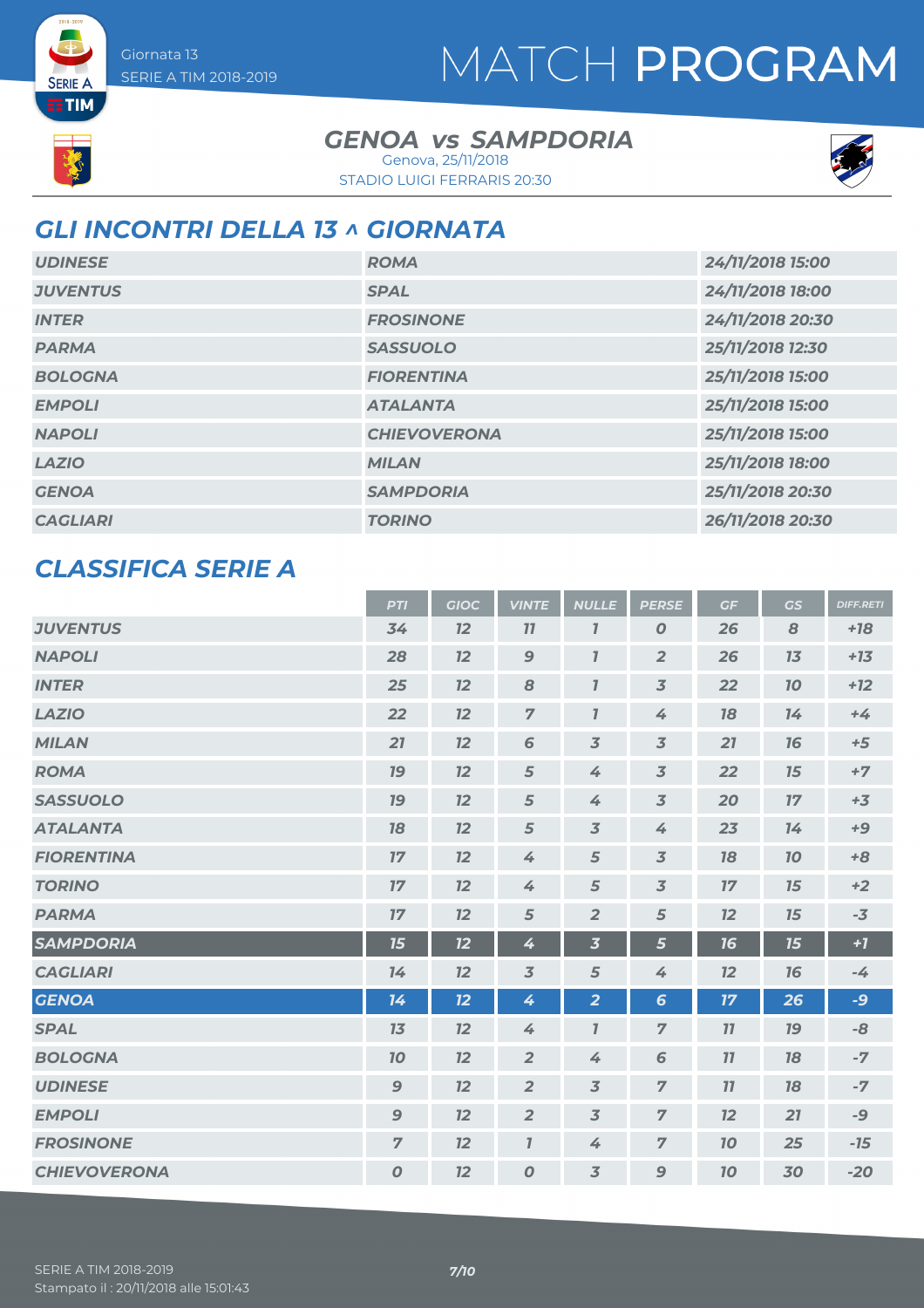**SERIE A ETIM** 

# MATCH PROGRAM

#### GENOA *vs* SAMPDORIA STADIO LUIGI FERRARIS 20:30 Genova, 25/11/2018



### *CLASSIFICA GIOCATORI*

| <b>RANKING MARCATORI</b> | <b>Gol(Rigore)</b>         |
|--------------------------|----------------------------|
| 1 K. PIATEK              | <b>GEN</b> 9 (0)           |
| 2 C. IMMOBILE            | $LAZ$ 8(1)                 |
| 2 C. RONALDO             | 8(1)<br><b>JUV</b>         |
| 4 M. ICARDI              | $INT$ 7(2)                 |
| 4 L. INSIGNE             | $NAP$ 7 (0)                |
| 4 D. MERTENS             | $NAP$ 7(1)                 |
| <b>7 L. PAVOLETTI</b>    | CAG 6 (0)                  |
| <b>7 F. CAPUTO</b>       | EMP<br>6(1)                |
| 7 G. DEFREL              | $SAM$ 6 (0)                |
| <b>10 M. MANDZUKIC</b>   | <b>JUV</b><br><b>5</b> (0) |

### *CLASSIFICA SQUADRE*

| <b>RANKING SQUADRE</b>       | <b>Gol - Media Gol</b> |
|------------------------------|------------------------|
| <b>JUVENTUS</b>              | 2.17<br>26             |
| <b>NAPOLI</b>                | 2.17<br>26             |
| <b>ATALANTA</b>              | 1.92                   |
| 3                            | 23                     |
| <b>INTER</b>                 | 1.83                   |
| 4                            | 22                     |
| <b>ROMA</b>                  | 1.83                   |
| 4                            | 22                     |
| <b>MILAN</b>                 | 1.75                   |
| 6                            | 21                     |
| <b>SASSUOLO</b>              | 1.67                   |
| 7                            | 20                     |
| <b>FIORENTINA</b>            | 18                     |
| 8                            | 7.5                    |
| <b>LAZIO</b>                 | 78                     |
| 8                            | 7.5                    |
| <b>10 GENOA</b>              | 1.42<br>77             |
| <b>10 TORINO</b>             | 7.42<br>17             |
| <b>SAMPDORIA</b>             | 1.33                   |
| <b>12</b>                    | 16                     |
| <b>CAGLIARI</b><br><b>13</b> | 12                     |
| <b>EMPOLI</b><br><b>13</b>   | 12                     |
| <b>PARMA</b><br>13           | 12                     |
| <b>BOLOGNA</b>               | 0.92                   |
| <b>16</b>                    |                        |
| <b>SPAL</b>                  | 0.92                   |
| <b>16</b>                    | 7 <sup>7</sup>         |
| <b>16 UDINESE</b>            | 0.92<br>77             |
| <b>CHIEVOVERONA</b>          | 0.83                   |
| <b>19</b>                    | 70                     |
| <b>19 FROSINONE</b>          | 0.83<br>10             |

|                         | <b>RANKING SQUADRE</b> | Tot Tiri - In Porta - Fuori |              |    |
|-------------------------|------------------------|-----------------------------|--------------|----|
|                         | <b>JUVENTUS</b>        | <b>180</b>                  | 93           | 87 |
| $\overline{\mathbf{2}}$ | <b>NAPOLI</b>          | 176                         | 89           | 87 |
| 3                       | <b>ATALANTA</b>        | 167                         | 88           | 79 |
| 4                       | <b>ROMA</b>            | 153                         | 9<br>4       | 59 |
| 5                       | <b>MILAN</b>           | <b>149</b>                  | 87           | 62 |
| 6                       | <b>INTER</b>           | 147                         | 71           | 76 |
| 7                       | <b>LAZIO</b>           | 145                         |              | 73 |
| 8                       | <b>FIORENTINA</b>      | 136                         | 74           | 62 |
| $\mathbf{g}$            | <b>TORINO</b>          | <b>128</b>                  | 65           | 63 |
| 10                      | <b>UDINESE</b>         | <b>125</b>                  | <b>59</b>    | 66 |
| 77                      | <b>SASSUOLO</b>        | <b>120</b>                  | 63           | 57 |
| 12                      | <b>EMPOLI</b>          | 777                         | $\mathbf{S}$ | 56 |
| 13                      | <b>GENOA</b>           | 116                         | 60           | 56 |
| 14                      | <b>BOLOGNA</b>         | 103                         | 45           | 58 |
| 15                      | <b>CAGLIARI</b>        | <b>101</b>                  | 4<br>4       | 57 |
| 15                      | <b>SPAL</b>            | 101                         | 0            | 57 |
| 77                      | <b>SAMPDORIA</b>       | 95                          |              | 44 |
| 18                      | <b>CHIEVOVERONA</b>    | 9<br>0                      | A<br>O       | 50 |
| 18                      | <b>PARMA</b>           | 90                          | 49           | 41 |
|                         | <b>20 FROSINONE</b>    | 85                          | 40           | 45 |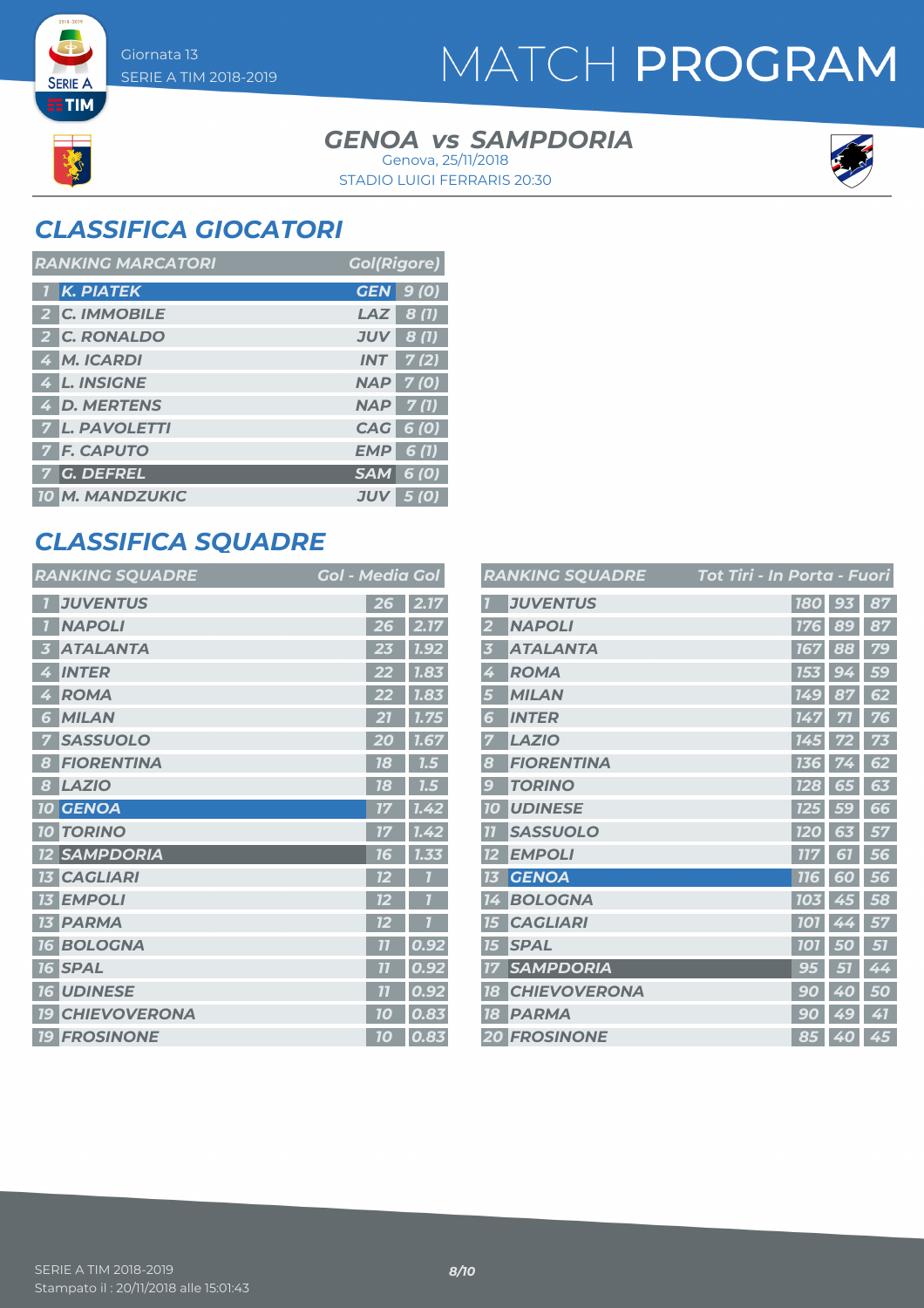**SERIE A**  $ETIM$ 

# MATCH PROGRAM

#### GENOA *vs* SAMPDORIA



STADIO LUIGI FERRARIS 20:30 Genova, 25/11/2018

| <b>RANKING SQUADRE</b> | <b>Assist</b> |
|------------------------|---------------|
| <b>NAPOLI</b>          | 16            |
| <b>ROMA</b>            | 16            |
| <b>ATALANTA</b>        | 14            |
| <b>JUVENTUS</b>        | 14            |
| <b>INTER</b>           | 73            |
| <b>MILAN</b>           | 73            |
| <b>SAMPDORIA</b>       | 73            |
| <b>SASSUOLO</b><br>8   | 12            |
| <b>GENOA</b><br>9      | 77            |
| <b>10 BOLOGNA</b>      | $\epsilon$    |
| <b>10 CAGLIARI</b>     | $\mathbf{C}$  |
| <b>12 FIORENTINA</b>   | 8             |
| <b>LAZIO</b>           | 8             |
| <b>12 TORINO</b>       | 8             |
| <b>12 UDINESE</b>      | 8             |
| <b>16 EMPOLI</b>       |               |
| <b>16 FROSINONE</b>    |               |
| <b>16 SPAL</b>         |               |
| <b>19 PARMA</b>        | 5             |
| <b>20 CHIEVOVERONA</b> | 4             |

|                         | RANKING SQUADRE        | Passaggi riusciti - % * |     |    |
|-------------------------|------------------------|-------------------------|-----|----|
| $\overline{1}$          | <b>JUVENTUS</b>        |                         | 547 | 88 |
| $\overline{2}$          | <b>NAPOLI</b>          |                         | 537 | 87 |
| $\overline{\mathbf{3}}$ | <b>INTER</b>           |                         | 485 | 85 |
| 4                       | <b>MILAN</b>           |                         | 478 | 87 |
| 5                       | <b>ROMA</b>            |                         | 468 | 85 |
| 6                       | <b>ATALANTA</b>        |                         | 458 | 84 |
| 7                       | <b>SASSUOLO</b>        |                         | 453 | 85 |
| 8                       | <b>SAMPDORIA</b>       |                         | 436 | 82 |
| $\mathcal G$            | <b>EMPOLI</b>          |                         | 429 | 83 |
| 10                      | <b>LAZIO</b>           |                         | 399 | 82 |
| 11                      | <b>SPAL</b>            |                         | 388 | 83 |
|                         | <b>12 CAGLIARI</b>     |                         | 383 | 80 |
|                         | <b>13 CHIEVOVERONA</b> |                         | 367 | 80 |
|                         | <b>14 TORINO</b>       |                         | 365 | 79 |
|                         | <b>15 FIORENTINA</b>   |                         | 350 | 79 |
|                         | <b>16 UDINESE</b>      |                         | 333 | 80 |
|                         | <b>17 GENOA</b>        |                         | 315 | 78 |
|                         | <b>18 FROSINONE</b>    |                         | 313 | 78 |
|                         | <b>19 BOLOGNA</b>      |                         | 271 | 75 |
|                         | 20 PARMA               |                         | 253 | 75 |

\* Valori medi per partita.

| ia              |              | <b>RANKING SQUADRE</b> | <b>Media Km</b> |
|-----------------|--------------|------------------------|-----------------|
| 5               |              | <b>CAGLIARI</b>        | 112.354         |
| 58              |              | <b>BOLOGNA</b>         | 111.852         |
| 42              | 3            | <b>ATALANTA</b>        | 110.999         |
| 08              | 4            | <b>CHIEVOVERONA</b>    | 110.399         |
| 75              | 5            | <b>INTER</b>           | 110.29          |
| $.5\,$          | 6            | <b>MILAN</b>           | 109.733         |
| 25              |              | <b>EMPOLI</b>          | 109.326         |
| 25              | 8            | <b>PARMA</b>           | 109.241         |
| 17 <sup>7</sup> | $\mathbf{C}$ | <b>JUVENTUS</b>        | 108.366         |
| 17              |              | <b>10 NAPOLI</b>       | 107.915         |
| 3               |              | <b>TT LAZIO</b>        | 107.889         |
| 3               |              | <b>SASSUOLO</b>        | 107.82          |
| 92              |              | <b>FIORENTINA</b>      | 107.677         |
| 92              |              | <b>14 ROMA</b>         | 106.922         |
| 58              |              | <b>15 SPAL</b>         | 106.427         |
| $\mathbf{.5}$   |              | <b>16 TORINO</b>       | 106.386         |
| 33              | 17           | <b>GENOA</b>           | 105.938         |
| 25              |              | <b>18 FROSINONE</b>    | 105.904         |
| 17              |              | <b>SAMPDORIA</b>       | 105.863         |
| 2               |              | 20 UDINESE             | 105.504         |

| <b>RANKING SQUADRE</b>             | Tot. Parate - Media |                  |
|------------------------------------|---------------------|------------------|
| <b>PARMA</b>                       | 60                  | 5                |
| <b>FROSINONE</b>                   | 55                  | 4.58             |
| <b>EMPOLI</b><br>5                 | 53                  | 4.42             |
| <b>BOLOGNA</b><br>4                | 49                  | 4.08             |
| <b>CHIEVOVERONA</b><br>5           | 45                  | 3.75             |
| <b>GENOA</b><br>6                  | 42                  | 3.5 <sub>1</sub> |
| <b>LAZIO</b><br>7                  | 39                  | 3.25             |
| <b>SPAL</b><br>8                   | 39                  | 3.25             |
| <b>INTER</b><br>$\mathbf{C}$       | 38                  | 3.17             |
| <b>CAGLIARI</b><br>10 <sup>1</sup> | 38                  | 3.17             |
| <b>UDINESE</b><br>77               | 36                  | 3                |
| <b>ROMA</b>                        | 36                  | 3                |
| <b>13 SAMPDORIA</b>                | 35                  | 2.92             |
| <b>14 TORINO</b>                   | 35                  | 2.92             |
| <b>15 FIORENTINA</b>               | 31                  | 2.58             |
| <b>NAPOLI</b><br>76                | 30                  | 2.5              |
| <b>SASSUOLO</b>                    | 28                  | 2.33             |
| <b>18 MILAN</b>                    | 27                  | 2.25             |
| <b>19 ATALANTA</b>                 | 26                  | 2.17             |
| <b>20 JUVENTUS</b>                 | 24                  | $\overline{2}$   |

| SERIE A TIM 2018-2019                 | 9/10 |
|---------------------------------------|------|
| Stampato il: 20/11/2018 alle 15:01:43 |      |